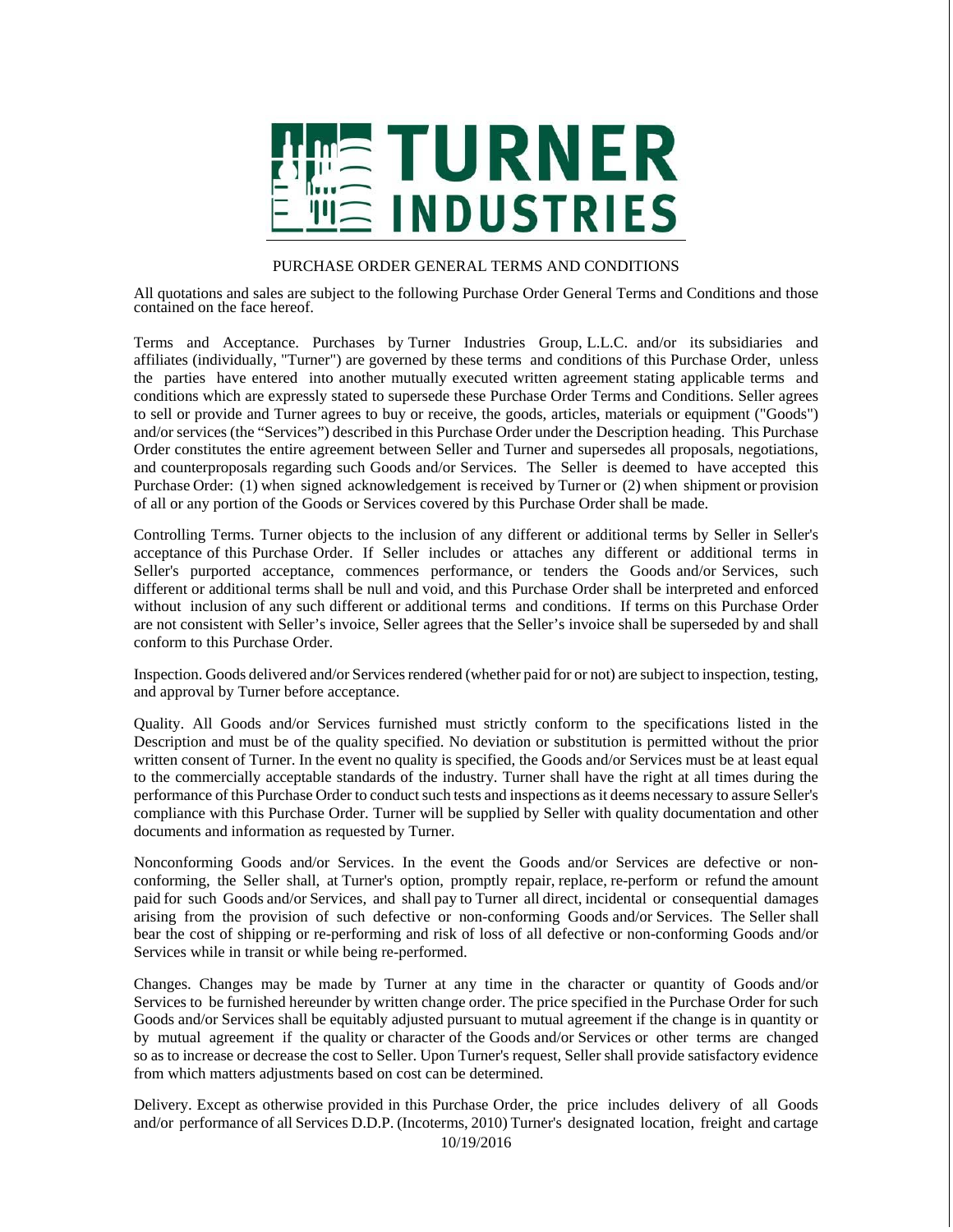prepaid. Seller will indicate plainly the Purchase Order number on all bills of lading, invoices, and freight bills. Each package or shipment of Goods or performance of Services must contain a memorandum showing Seller's name, contents of package, and Purchase Order number. Partial shipments must be identified as such on shipping memoranda and invoices. When shipping Goods, Seller will make no declaration of value to carrier except where shipment is subject to released value rating.

Delay. Turner's schedules are based upon the agreement that the Goods will be delivered to or that the Services will be performed for Turner by the dates specified on the face of this Purchase Order under the heading Date Required. Therefore, time is of the essence for Seller's performance, and if Goods are not delivered and/or the Services are not performed within the time specified on the Purchase Order, Turner may reject such Goods and/or Services and cancel this Purchase Order. If the Seller fails to deliver the Goods and/or fails to perform the Services by the Date Required, the Seller shall indemnify and hold Turner harmless from and against any direct, incidental and consequential damages, costs and expenses for any loss or damage sustained by Turner resulting from delay in the period from the Date Required until the Goods are delivered and/or the Services are performed by the Seller. Neither party shall be liable for any delay, failure to perform any obligation or failure or delay to deliver or accept any or all of the Goods and/or the Services where such delay or failure is caused by fire, flood, natural disaster, hurricane, tornado, earthquake, act or threat of terrorism, other act of God, act of war, labor disturbance, or other event beyond such party's control ("Force Majeure"). At the outset of any delay or anticipated delay from any cause, including without limitation Force Majeure, Seller shall immediately notify Turner in writing of the delay or anticipated delay and shall undertake to shorten the delay by all reasonable means.

Warranty. Seller expressly warrants that the Goods delivered and/or the Services performed hereunder will be merchantable, fit for its particular purpose, non-defective and of good quality, design, material, and workmanship. This warranty shall survive any inspection, delivery, acceptance, or payment by Turner for the Goods and/or performance, acceptance or payment for the Services. Seller warrants that the Goods and /or the Services are now free, and that at time of delivery shall be and remain free from any and all security interest, notice of lien, charge or other lien or encumbrance at all times. In the event Seller causes or permits a security interest, notice of lien, charge or other lien or encumbrance to occur in violation of this Purchase Order, without limiting any other remedies available to Turner, Seller shall immediately remove or retract, expunge, remove or cancel any security interest, notice of lien or other lien, charge or encumbrance at Seller's sole cost and expense and shall indemnify, hold harmless, and defend Turner from all liability for loss, damage, or injury to person or property in any manner, including attorney's fees and litigation expenses, arising out of or incident to such security interest, notice of lien or other lien or encumbrance. This indemnity shall survive the termination or cancellation of this Purchase Order.

Payment Terms. The parties agree that the net amount of the invoice for the Goods and/or Services shall be paid in full within, 45 days of the date invoice received unless otherwise expressly agreed to by both parties in this Purchase Order. Invoices shall be submitted promptly and in a timely manner. Turner is not obligated under any legal or equitable theory to pay for Goods and/or Services reflected in an invoice that is received by Turner more than 90 days after delivery of Goods and/or Services.

Price and Discounts. The price set forth on the Purchase Order is not subject to escalation unless an escalation formula is expressly provided for on the face of this Purchase Order. If a prompt payment discount is provided for on the Purchase Order, the discount period begins when the Goods and/or Services or invoices are received or performed, whichever is later, provided the period will be extended for delays caused by errors in invoicing or good faith disputes over the accuracy of the invoice. Turner may, prior to making any payment due under this Purchase Order, require Seller to deliver lien waivers from itself and each of its subcontractors and materialmen for Goods previously delivered and/or Services previously rendered.

Taxes. Except as may be otherwise provided in this Purchase Order, the price for the Goods and/or Services hereunder includes all applicable federal, state, and local taxes in effect on the date of this Purchase Order.

Risk of Loss. The risk of loss from any casualty to the Goods and/or the Services, regardless of the cause, shall be on Seller until the Goods and/or Services shall have been accepted by Turner.

Indemnification by Seller. To the maximum extent of Seller's negligence, breach of this Purchase Order or fault, Seller will indemnify, hold harmless, and defend Turner from all liability for loss, damage, or injury to person or property in any manner, including without limitation attorney's fees and litigation expenses, in connection with any claim, suit, action, proceeding, arbitration, investigation or any other controversy arising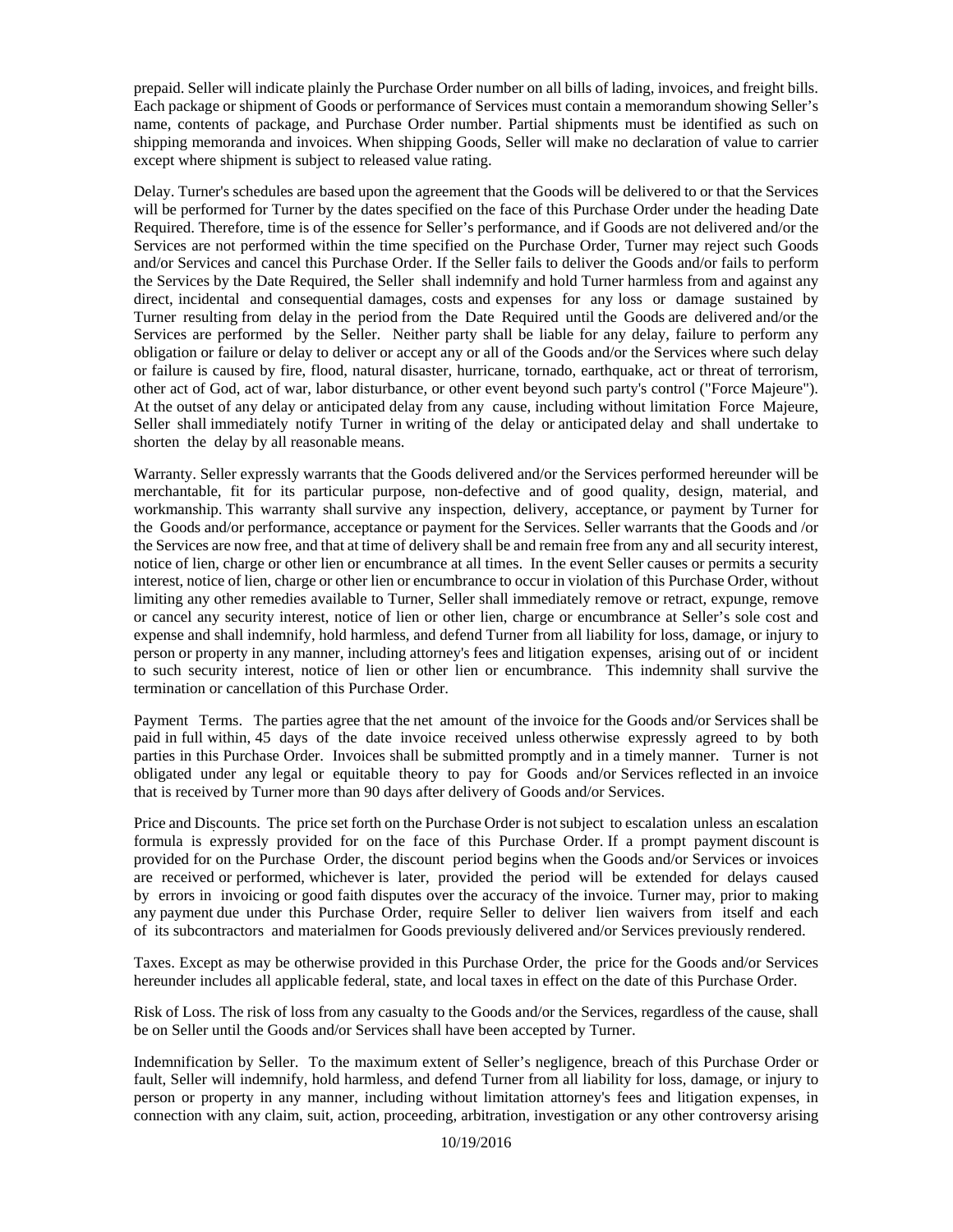out of or incident to the performance of this Purchase Order. In the event the foregoing exceeds the maximum extent of indemnity allowed by applicable law, the foregoing indemnity shall be conformed, construed, interpreted, and enforced to the maximum extent allowed. By these presents, Seller does release, renounce, and relinquish any claims, rights, defenses, and/or assertions that the foregoing indemnity is null, void, and/or unenforceable, and does further release, renounce, and relinquish any claim, defense, or assertion that work performed pursuant to this Purchase Order fits within the definition of "construction contract" or "construction agreement" as provided by applicable law. This indemnity shall survive the termination or cancellation of this Purchase Order.

Laws. Seller shall, in its performance of this Purchase Order, comply with all applicable federal, state, and local statutes, rules of law, ordinances, regulations, and regulatory orders, including, but not limited to, all applicable laws dealing with labor, employment, wages, workers' compensation, employer liability, unemployment compensation, safety, anti-trust and anti-collusion, fair trade, the environment, equal employment opportunity, and discrimination, harassment and retaliation on the basis of race, color, religion, gender, national origin, veterans status, disability and other protected class.

Insurance. For purposes of the provision of Goods and/or performing of Services, Seller shall obtain and maintain at is sole cost and expense comprehensive general liability, workers compensation and other insurance prudent in Seller's industry with insurance carriers, with deductibles and other terms reasonably satisfactory to Turner in order to insure any and all insurable risks in connection with this Purchase Order. Copies of such insurance shall be provided to Turner upon Turner's request and shall name Turner as additional insured or loss payees, as the case may be, at Turner's request.

Final Acceptance. On completion of this Purchase Order, Seller shall cooperate in carrying out any tests Turner deems necessary to determine the proper functioning and general performance of the Goods and/or the Services and, at its own cost, shall make any adjustments and changes required to the end that an efficient and fully satisfactory Goods and/or Services result. Final acceptance by Turner will be conditional upon fulfillment of this requirement.

Termination. In the event of default, bankruptcy, insolvency, or failure or inability of Seller to perform, Turner may terminate this Purchase Order for cause, and in the event of such termination, Turner shall pay Seller the unit price for each item of Goods and/or Services properly furnished and accepted prior to cancellation. Additionally, this Purchase Order is subject to cancellation at the option of Turner by giving notice to Seller at any time. Where the Purchase Order is canceled for the convenience of Turner, Seller shall be paid (a) the unit price for each item of Goods and/or Services properly furnished and accepted prior to cancellation, plus (b) the cost of Goods in process of manufacture specially for Turner and/or Services being specially performed for Turner, including unused materials, which are identified as being manufactured or fabricated specially for this Purchase Order which shall be promptly delivered to Turner. In the event of such cancellation, Turner shall not be liable to Seller for loss of consequential damages, incidental damages, loss of business opportunity, overhead, profit and/or anticipatory profits.

Assignment. This Purchase Order and any Goods and/or Service or money due hereunder may not be assigned by Seller without the prior written consent of Turner but which consent may be withheld for any reason.

Setoffs and Counterclaims. All claims for monies due or to become due from the Turner under this Purchase Order shall be subject to deduction by Turner for any setoff or counterclaim arising out of this or any other of the Turner's purchase orders with Seller, whether such setoff or counterclaim arose before or after any such assignment by Seller.

Governing Law and Dispute Resolution. This Purchase Order and the acceptance of it shall be governed by the laws of the State of Louisiana. Any disputes under this Purchase Order shall be exclusively governed by arbitration pursuant to the Commercial Rules of Arbitration of the American Arbitration Association (the "Rules"). A single arbitrator shall be selected by the American Arbitration Association pursuant to the Rules. The arbitral proceedings shall be confidential. The arbitral award shall be in writing setting forth reasoned legal and factual support for the award, and shall be final, binding and conclusive except as provided in the Federal Arbitration Act. The parties agree that there shall be no recourse whatsoever to any court or tribunal except solely to enforce a final arbitral award in a court of competent jurisdiction.

Modification and Amendments. No waivers, amendments or modifications of any of the terms or conditions of this Purchase Order shall be valid unless reduced to writing and signed by both parties hereto. The terms and